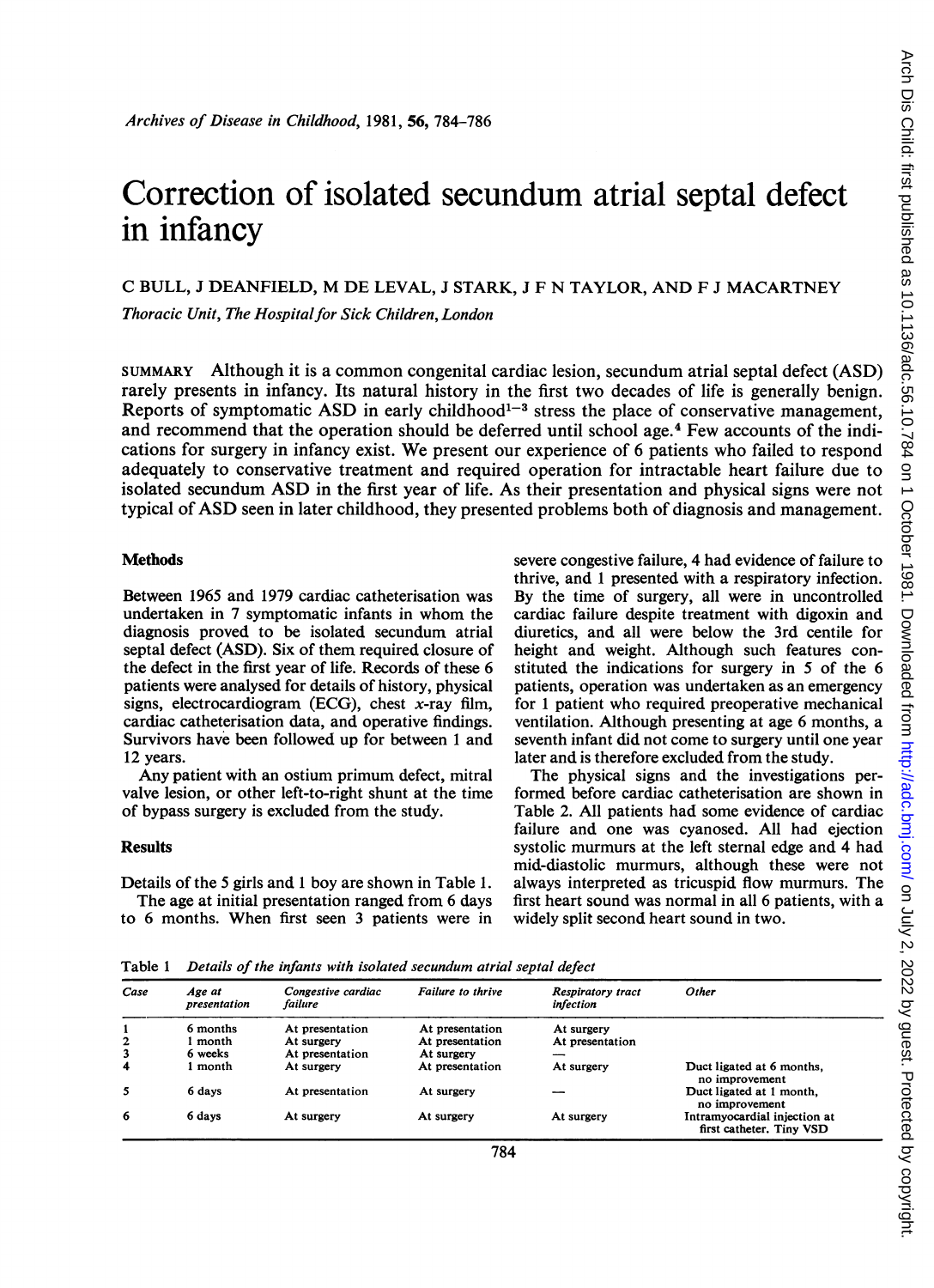| Case         | Cardiac failure | Cvanosis | Murmur   | Second heart sound               | ECG                          | Precatheter        | Postcatheter |
|--------------|-----------------|----------|----------|----------------------------------|------------------------------|--------------------|--------------|
|              |                 |          |          |                                  |                              | diagnosis          | diagnosis    |
|              |                 |          | Esm, mdm | Normal                           | 1 <sup>0</sup> block RAH RVH | A-V canal          | ASD          |
| $\mathbf{2}$ |                 |          | Esm      | Widely split                     | $RVH$ rs $R1$                | <b>PDA</b>         | ASD          |
| 3            |                 |          | Esm      | Loud P <sub>o</sub>              | <b>RVH</b>                   | <b>TAPVD</b>       | <b>ASD</b>   |
| 4            |                 |          | Esm, mdm | Loud P <sub>2</sub>              | <b>RAH RVH</b>               | VSD                | ASD, PDA     |
| 5.           |                 |          | Esm, mdm | Loud P.                          | Biventricular hypertrophy    | Truncus arteriosus | ASD. PDA     |
| 6            |                 |          | Esm      | Widely split loud P <sub>2</sub> | <b>RVH</b>                   | VSD                | ASD          |

Table 2 Physical signs and investigation

Esm = ejection systolic murmur; mdm = mid-diastolic murmur; 1<sup>0</sup> block = first degree atrioventricular block; RAH = right atrial hypertrophy; RVH = right ventricular hypertrophy; A-V = atrioventricular; ASD = atrial septal defect; PDA = persistent ductus arteriosus;  $TAPVD = total$  anomalous venous drainage.

Standard scalar ECGs showed sinus rhythm and right ventricular hypertrophy in all patients. Only one had an rsR prime pattern over the right ventricular leads and one had first degree atrioventricular block. The chest  $x$ -ray films showed cardiomegaly and pulmonary vascular plethora in all patients.

The ausculatory findings were not generally typical of ASD seen later in childhood, and the diagnosis of ASD was not made on clinical grounds before cardiac catheterisation in any patient. The true diagnosis was confused with other causes of left-to-right shunt in 4 patients (ventricular septal defect, persistent ductus arteriosus, or atrioventricular canal) and with other causes of cyanosis (total anomalous pulmonary venous drainage) or of cardiac failure (truncus arteriosus). At initial cardiac catheterisation 2 patients were shown to have a persistent ductus arteriosus in addition to the ASD. Both patients underwent ligation of the ductus, but the condition of neither improved. Each was recatheterised before bypass surgery.

The cardiac catheterisation findings before surgery are summarised in Table 3. There was a left-to-right shunt at atrial level with a pulmonary to systemic flow ratio of greater than 2:1 in all patients and above 3:1 in three. No other left-to-right shunts were detected. Mean left and right atrial pressures were equal in 5 and pulmonary artery pressure was greater than half systemic pressure in 4 of the 6 patients. Left ventricular injections were performed

on all patients but no angiographic evidence of a mitral valve lesion or of left ventricular dysfunction was found. One child had evidence of a tiny ventricular septa] defect when first catheterised, but no shunt was detected on oxymetry.

## Operative findings

Surgical closure of <sup>a</sup> secundum ASD using cardiopulmonary bypass was performed in the 6 patients between ages 3 and 9 months (Table 4). Four operations were performed under moderate hypothermia. In 5 cases a large defect of secundum type (diameters ranging from  $1.5$  to  $3.2$  cm) was closed, 2 using a patch and 3 by direct suture. In one case a secundum defect was associated with anomalous drainage of the right upper and lower pulmonary veins directly to the right atrium. The pulmonary veins were redirected to the left atrium.

| <b>Operative findings</b> | Table 4 |  |  |
|---------------------------|---------|--|--|
|---------------------------|---------|--|--|

| Case | Age at operation Additional<br>(months) | findings     | $\sim$<br><b>Outcome</b> |  |  |
|------|-----------------------------------------|--------------|--------------------------|--|--|
| 1    |                                         |              | Well                     |  |  |
| 2    |                                         |              | Well                     |  |  |
| 3    |                                         |              | Died                     |  |  |
| 4    |                                         | <b>PAPVD</b> | Well                     |  |  |
| 5    | o                                       |              | <b>Well</b>              |  |  |
| 6    | k.                                      |              | Died                     |  |  |

 $PAPVD =$  partial anomalous pulmonary venous drainage.

| Case         | Age at last<br>catheter<br>(months) | RA<br>(mean)<br>(mmHg) | LA<br>(mean)<br>(mmHg) | RV<br>(mmHg) | $_{PA}$<br>(mmHg) | LV<br>(mmHg) | Qp<br>(l/min) | Qs          | Qp/Qs | Rp<br>(units $m2$ )                                                        | Rs |  |
|--------------|-------------------------------------|------------------------|------------------------|--------------|-------------------|--------------|---------------|-------------|-------|----------------------------------------------------------------------------|----|--|
|              |                                     |                        | 10                     | 78/4         | 80/38             | 95/3         | 6.6           | $3 \cdot 1$ | 2:1   | 6                                                                          | 21 |  |
| $\mathbf{2}$ | ۹                                   |                        |                        | 40/0         | 37/18             | 105/10       | 17            | 5.8         | 3:1   |                                                                            |    |  |
| 3            |                                     | 4                      |                        | 65/0         | 70/30             | 95/0         | 9             | 4.5         | 2:1   |                                                                            | 13 |  |
| 4            | 9                                   |                        |                        | 75/8         | 70/15             | 105/8        | 17            | 4.6         | >3:1  | 2.3                                                                        | 12 |  |
|              |                                     |                        |                        | 52/6         | 44/10             | 80/0         | 8.5           | 2.5         | 3:1   | 0.6                                                                        | 22 |  |
| 6            |                                     | 4                      | 4                      | 80/0         | 70/20             | 90/0         |               |             | 2:1   | (shunt calculation unreliable)<br>due to pulmonary venous<br>desaturation) |    |  |

 $RA$  = right atrium;  $LA$  = left atrium;  $RV$  = right ventricle;  $PA$  = pulmonary artery;  $LV$  = left ventricle;  $Qp$  = pulmonary blood flow;  $Qs =$  systemic blood flow;  $Rp =$  pulmonary vascular resistance;  $Rs =$  systemic vascular resistance.